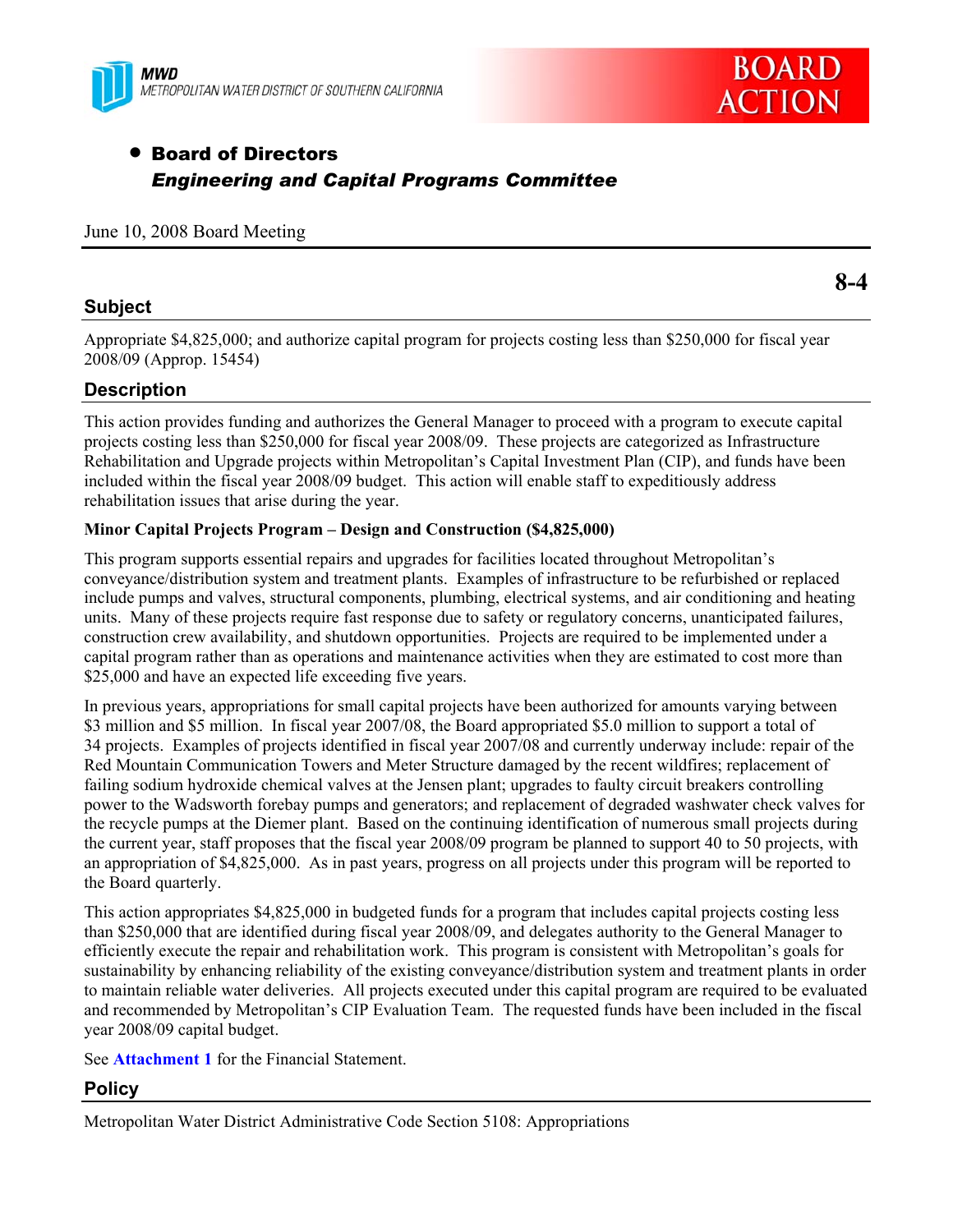# **California Environmental Quality Act (CEQA)**

### CEQA determination for Option #1:

The proposed actions are categorically exempt under the provisions of CEQA and the State CEQA Guidelines. The overall program will involve carrying out future preliminary studies and environmental analyses for proposed Minor Capital Projects that are unknown at this time. These preliminary studies and investigations would consist of basic data collection and resource evaluation activities, which do not result in a serious or major disturbance to an environmental resource. This may be strictly for information gathering purposes, or as part of a study leading to an action that a public agency has not yet approved, adopted, or funded. Accordingly, the proposed actions qualify as a Class 6 Exemption (Section 15306 of the State CEQA Guidelines). The funding mechanism in support of the proposed program is not defined as a project under CEQA and is therefore not subject to the CEQA process (Section 15378(b) of the State CEQA Guidelines).

Metropolitan, as the Lead Agency, will be responsible for complying with the requirements of CEQA and the State CEQA Guidelines for each project that meets the program's criteria prior to approval of such project. As specific projects are proposed, Metropolitan staff will conduct CEQA review as applicable and prepare the appropriate environmental documentation for each project. Generally, the decision-making body responsible for approving Metropolitan projects is the Board (Section 15356 of the State CEQA Guidelines). With the proposed actions, the Board will designate the General Manager as the decision-making body for purposes of reviewing, approving, and certifying any environmental documentation that may be required for such projects that fall within this program.

The CEQA determination is: Determine that the proposed actions are exempt from CEQA pursuant to Sections 15306 and 15378(b) of the State CEQA Guidelines.

CEQA determination for Option #2:

None required

### **Board Options**

#### **Option #1**

Adopt the CEQA determination and

- a. Appropriate \$4,825,000 for capital projects costing less than \$250,000 for fiscal year 2008/09;
- b. Authorize the General Manager to initiate capital projects costing less than \$250,000 and perform all work including the preparation of necessary environmental documentation; and
- c. Designate the General Manager as the decision-making body for purposes of reviewing, approving, and certifying any environmental documentation that may be required for such projects.

**Fiscal Impact:** \$4,825,000 of budgeted funds under Approp. 15454

**Business Analysis**: This option would increase efficiency in the execution of small repair and rehabilitation capital projects that require fast response due to safety or regulatory concerns, unanticipated failures, construction crew availability, and shutdown opportunities.

#### **Option #2**

Do not appropriate funds and seek board approval for each small project individually.

#### **Fiscal Impact:** None

**Business Analysis**: Approval of each project individually will impair staff's ability to respond quickly to urgent project needs, comply with regulatory requirements, and maintain service without disruptions.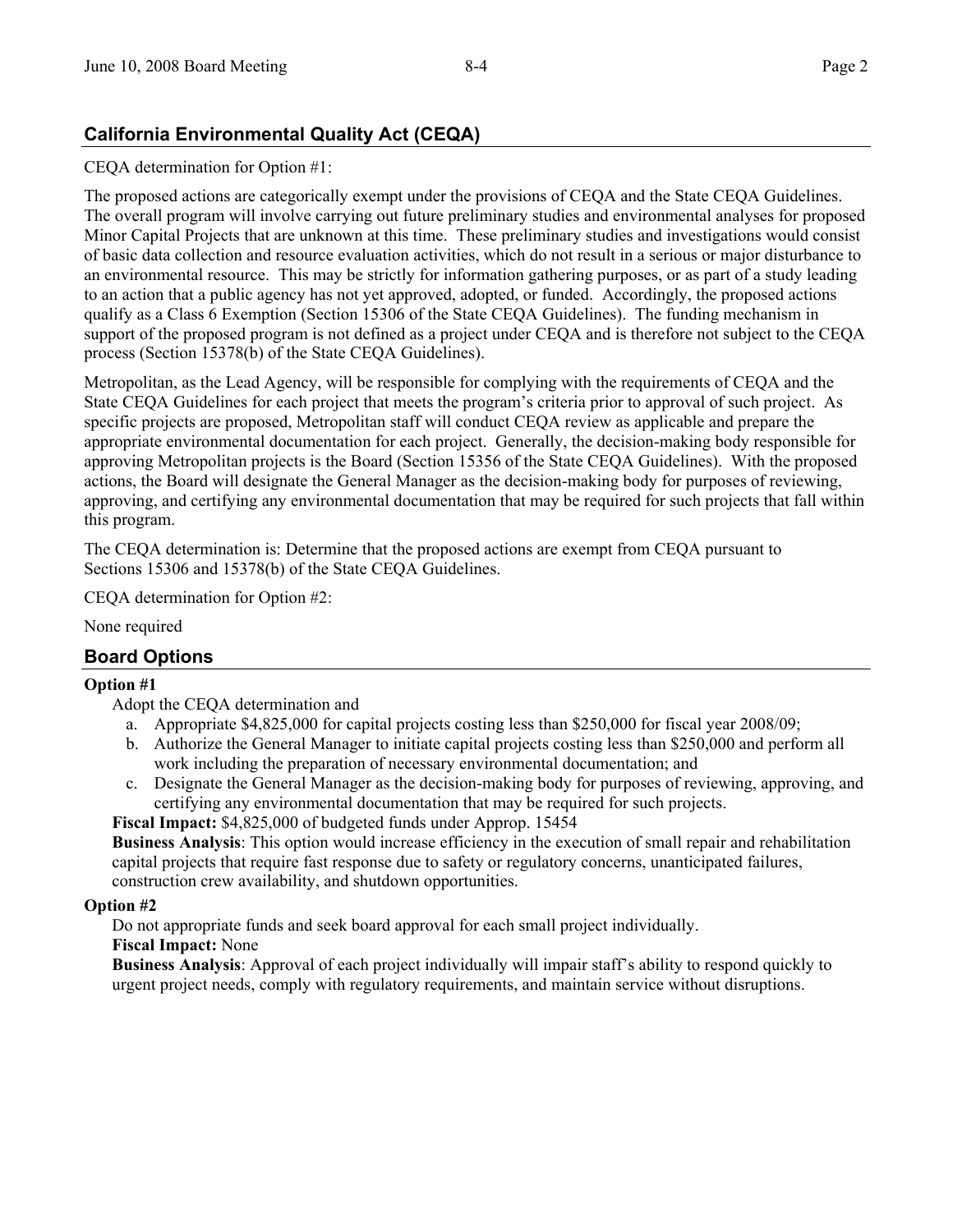# **Staff Recommendation**

Option #1

5/19/2008 *Roy L. Wolfe Manager, Corporate Resources Date* 

C. Man 5/22/2008 *Debra C. Man* 

*for Jeffrey Kightlinger General Manager* 

*Date* 

### **Attachment 1 – Financial Statement**

BLA #6121